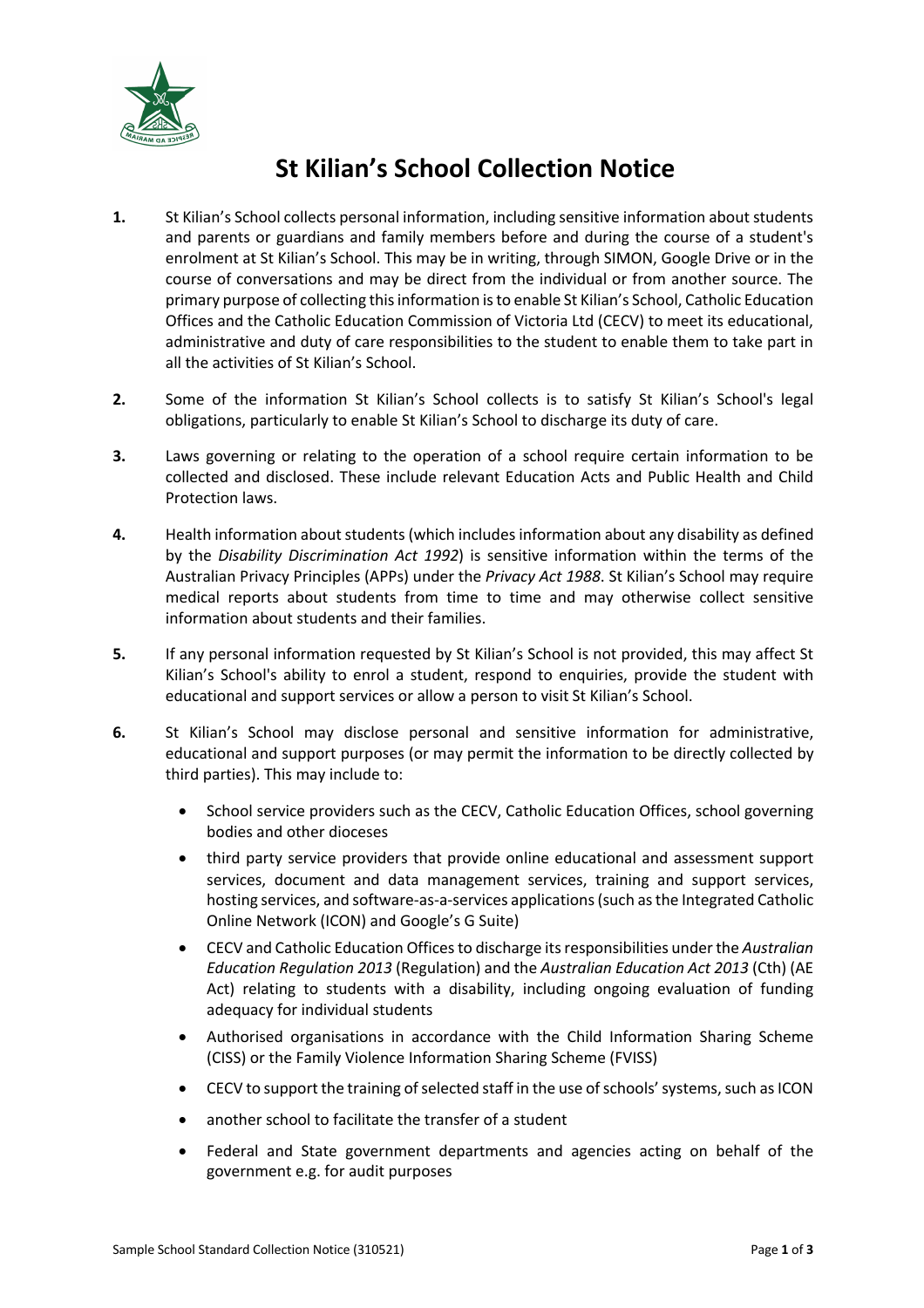

- health service providers, and people providing educational support and health services to St Kilian's School, including specialist visiting teachers, sports coaches, volunteers, counsellors and providers of learning and assessment tools
- assessment and educational authorities, including the Australian Curriculum, Assessment and Reporting Authority
- people providing administrative and financial services to St Kilian's School
- anyone you authorise St Kilian's School to disclose information to; and
- anyone to whom St Kilian's School is required or authorised to disclose the information to by law, including under child protection laws.
- **7.** St Kilian's School is required by the Federal *Australian Education Regulation (2013) and Australian Education Act 2013* (Cth) (AE Act) to collect and disclose certain information under the *Nationally Consistent Collection of Data* (NCCD) on students with a disability. St Kilian's School provides the required information at an individual student level to the Catholic Education Offices and the CECV, as an approved authority. Approved authorities must comply with reporting, record keeping and data quality assurance obligations under the NCCD. Student information provided to the federal government for the purpose of the NCCD does not explicitly identify any student.
- **8.** Personal information collected from students is regularly disclosed to their parents or guardians.
- **9.** If you make an enrolment application to another School, personal information including health information provided during the application stage may be collected from, or shared with, the other school.
- **10.** St Kilian's School may use online or 'cloud' service providers to store personal information and to provide services to St Kilian's School that involve the use of personal information, such as services relating to email, instant messaging and education and assessment applications. Some limited personal information may also be provided to these service providers to enable them to authenticate users that access their services. This personal information may reside on a cloud service provider's servers which may be situated outside Australia. Further information about St Kilian's School's use of an online or 'cloud' service providers is contained in St Kilian's School's Privacy Policy.
- **11.** CES Limited's Privacy Policy, accessible on St Kilian's School's website, sets out how parents or students may seek access to and correction of their personal information which St Kilian's School has collected and holds. However, access may be refused in certain circumstances such as where access would have an unreasonable impact on the privacy of others, where access may result in a breach of St Kilian's School's duty of care to the student, where students have provided information in confidence or where St Kilian's School is otherwise required or authorised by law to refuse access. Any refusal will be notified in writing with reasons (unless, given the grounds for refusal, it would be unreasonable to provide reasons).
- **12.** St Kilian's School makes reasonable efforts to be satisfied about the protection of any personal information that may be collected, processed and stored outside Australia in connection with any cloud and third party services and will endeavour to ensure it will be located in countries with substantially similar protections as the APPs.